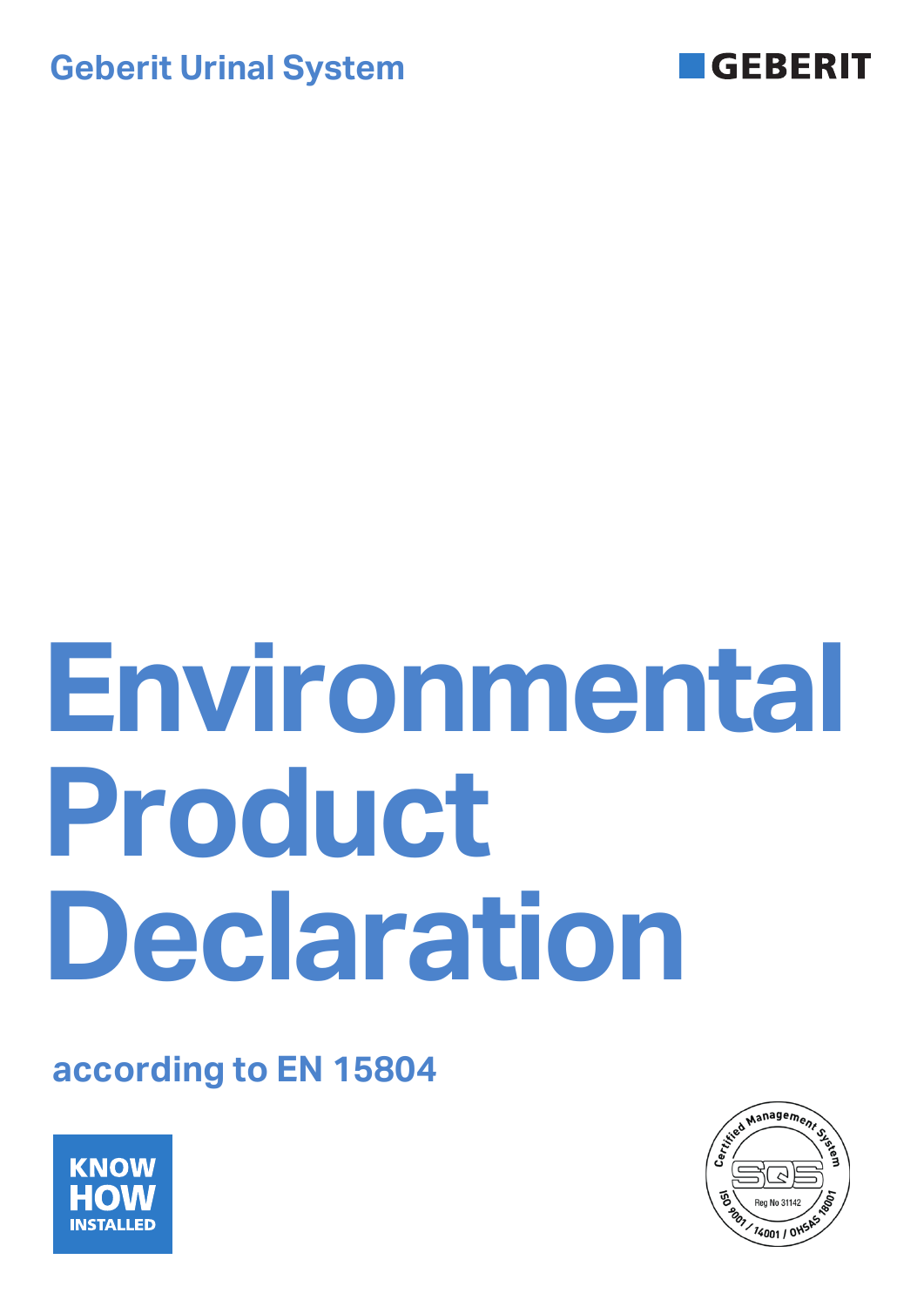# **1 General information**

## **1.1 Declaration holder**

Geberit International AG Schachenstrasse 77 CH-8645 Jona Tel. +41 55 221 63 00 sustainability@geberit.com www.geberit.com

Geberit is one of the pioneers when it comes to sustainability in the sanitary industry. Sustainable development has formed part of the corporate strategy for more than 20 years. Most production sites are certified in accordance with ISO 9001 and 14001. In addition, all factories will be certified in accordance with OSHAS 18001 by 2018. Life cycle assessments were produced for key products from an early stage and Ecodesign has been an integral part of the product development process since 2008. As a member of the United Nations Global Compact, Geberit has shown its commitment to the ten principles of sustainable development. Current and comprehensive information regarding sustainability strategy and performance with respect to Geberit and Geberit products can be found in the current Annual Report. Furthermore, additional information can be found under www.geberit.com/company/sustainability.

# **1.2 Declared product**

This declaration applies to Geberit urinals Preda and Selva.

# <span id="page-1-0"></span>**1.3 Verification and validity**

| Programme holder:   | Geberit International AG |
|---------------------|--------------------------|
| Declaration number: | <b>GEB EPD D78803</b>    |
| Validity:           | 01/01/2016 to 01/01/2021 |
| Data calculated by: | Quantis                  |
|                     | www.quantis-intl.com     |

EPDs for building products are not always comparable if they do not conform to EN 15804.

| The European standard EN 15804 is used as the core PCR. |                                                                                  |                   |  |  |  |  |  |
|---------------------------------------------------------|----------------------------------------------------------------------------------|-------------------|--|--|--|--|--|
|                                                         | Independent verification of the Declaration in accordance with EN ISO 14025:2010 |                   |  |  |  |  |  |
| $\Box$ Internal                                         |                                                                                  | <b>⊠</b> External |  |  |  |  |  |
|                                                         | Dr Frank Werner                                                                  |                   |  |  |  |  |  |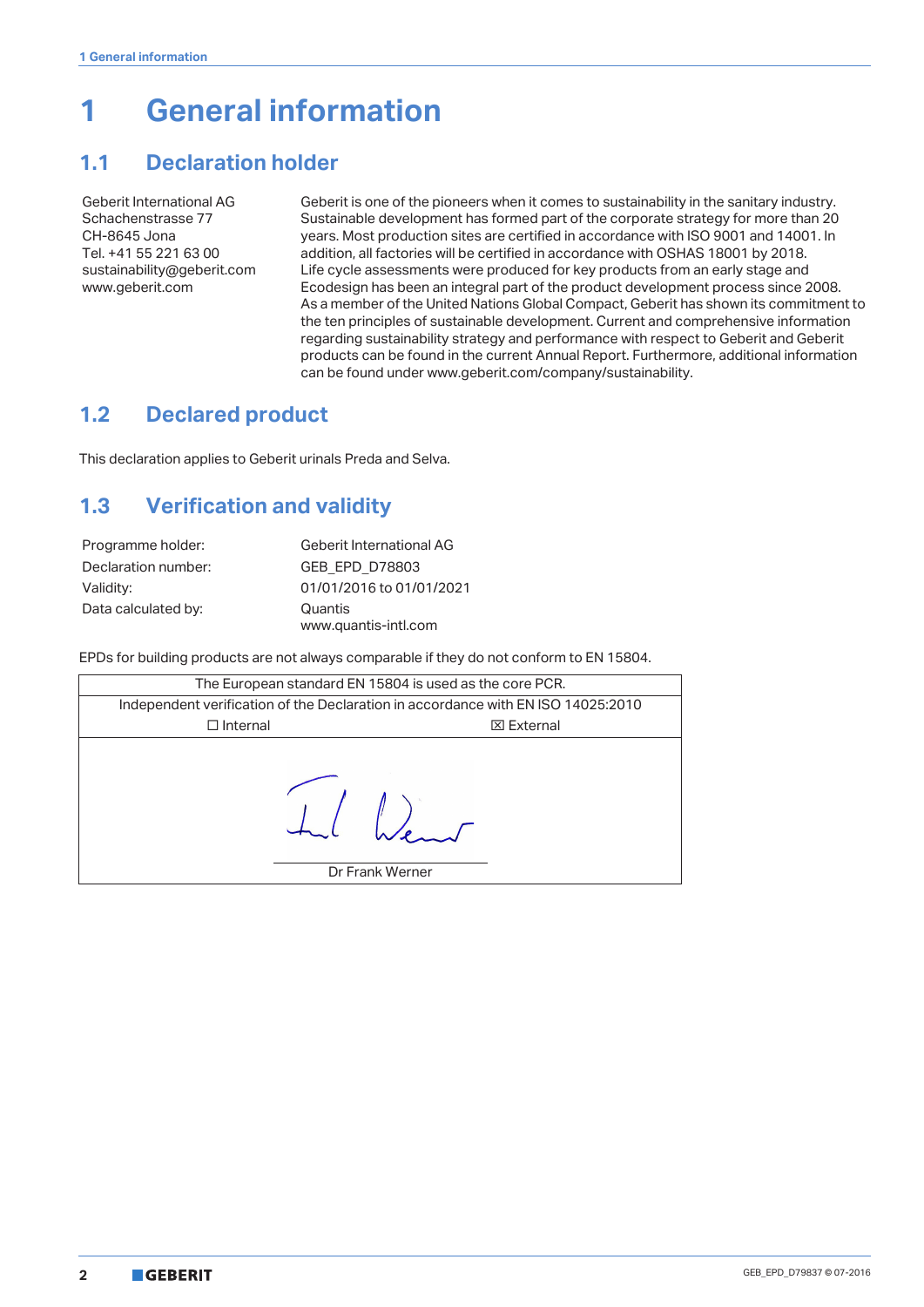# **2 Product**

# **2.1 Description and application**

Two rimless urinal ceramic appliances developed by Geberit are key parts of the new Geberit urinal system: Geberit urinal Preda and Geberit urinal Selva.

The Geberit urinals Preda and Selva can be combined with either an electronic (mains, battery or generator operation) or pneumatic control, and are also capable of waterless operation.

The urinal system consists of perfectly matched components which can be combined in a variety of different ways and enable the greatest possible flexibility in planning.

The product boasts the following key benefits:

- easy installation
- simplified service and cleaning
- major savings opportunities in terms of water consumption thanks to the different operation modes and the associated low operation and maintenance costs

The Geberit urinal Preda, with integrated control, mains operation (116.072.00.1) has been used as a reference article. The sales articles listed below differ only insignificantly from the reference article and are therefore part of the range of validity of this environmental product declaration.

| <b>Type</b> | Article number | Article designation                                                         |
|-------------|----------------|-----------------------------------------------------------------------------|
| Preda       | 116.070.00.1   | Geberit urinal Preda, for concealed urinal control                          |
|             | 116.071.00.1   | Geberit urinal Preda, waterless                                             |
|             | 116.072.00.1   | Geberit urinal Preda, with integrated control, mains operation              |
|             | 116.073.00.1   | Geberit urinal Preda, with integrated control, battery operation            |
|             | 116.074.00.1   | Geberit urinal Preda, with integrated control, self-sustaining power supply |
|             | 116.075.00.1   | Geberit urinal Preda, for integrated control                                |
|             | 116.080.00.1   | Geberit urinal Selva, for concealed urinal control                          |
|             | 116.081.00.1   | Geberit urinal Selva, waterless                                             |
| Selva       | 116.082.00.1   | Geberit urinal Selva, with integrated control, mains operation              |
|             | 116.083.00.1   | Geberit urinal Selva, with integrated control, battery operation            |
|             | 116.084.00.1   | Geberit urinal Selva, with integrated control, self-sustaining power supply |
|             | 116.085.00.1   | Geberit urinal Selva, for integrated control                                |



6

- 1 Urinal ceramic appliance<br>2 Spray head with reinforce
- Spray head with reinforced braided hose
- 3 Trap (suction or hybrid trap)
- 4 Trap housing
- 5 Docking station
- 6 Control unit (mains, battery, generator)

5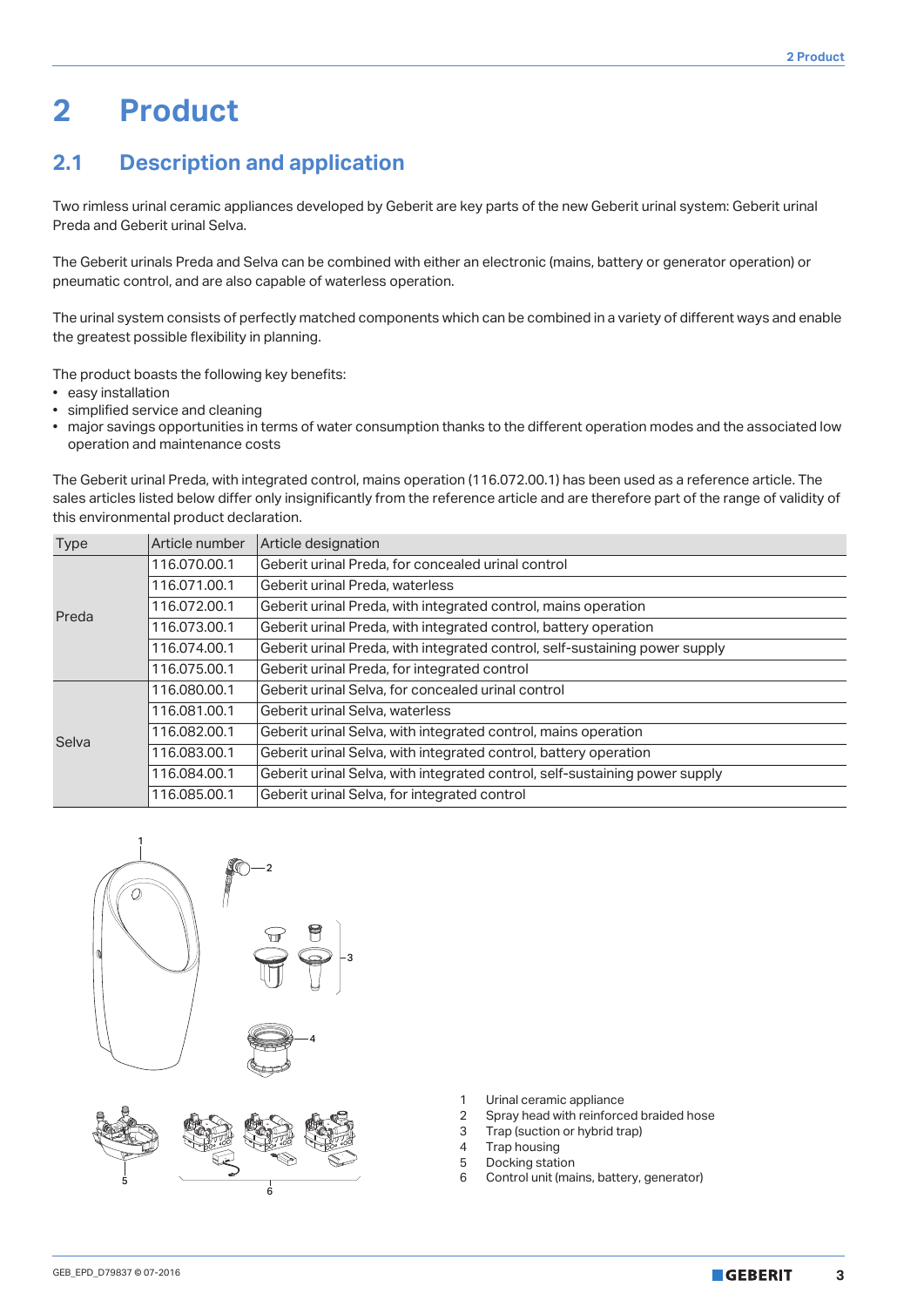# **2.2 Characteristics**

- Three different operating modes:
	- urinal flush control integrated into the ceramic sanitary appliance
	- separate concealed urinal control
	- for completely waterless operation
- Two rimless ceramic designs:
	- Geberit urinal Preda
- Geberit urinal Selva
- Integrated urinal flush control which can be operated using three power supply variants:
	- mains supply
	- battery supply
	- self-sustaining via generator
- Flushing out the urinal ceramic appliance with 0.5 l per flush ensures compliance with EN 13407
- Additional opportunities for saving water thanks to different operation modes:
- dynamic flushing time adjustment (hybrid)
- waterless operation
- Minimum cleaning effort thanks to a particularly hygienic, rimless ceramic sanitary appliance
- Easy to service thanks to easily accessible components without first having to remove the urinal ceramic appliance

# <span id="page-3-2"></span>**2.3 Technical data**

| Power consumption         | < 0.5 W |
|---------------------------|---------|
| Power consumption standby | 0.1 W   |

# <span id="page-3-1"></span>**2.4 Consumption data**

Annual water consumption is between 4380 and 36,500 litres, depending on the operation mode and intensity of use. The corresponding energy consumption is less than 1 kWh per year.

| Consumption scenario                                                                  | Intensity of use |          | Water<br>consumption | Energy<br>consumption |
|---------------------------------------------------------------------------------------|------------------|----------|----------------------|-----------------------|
|                                                                                       | per day          | per year | Litres per year      | kWh per year          |
| High use (airport/train station), 0.5 I per use                                       | 200              | 73,000   | 36,500               | 0.66                  |
| High-use (airport/train station) hybrid operation, 2 I per hour,<br>18 hours a day    | 200              | 73,000   | 13,140               | 0.66                  |
| Medium use (office/restaurant), 0.5 I per use                                         | 50               | 18.250   | 9.125                | 0.44                  |
| Medium-use (office/restaurant) hybrid operation, 2 I every 2<br>hours, 12 hours a day | 50               | 18,250   | 4,380                | 0.44                  |

## <span id="page-3-0"></span>**2.5 Conformity and label**

The product complies with the following standards, among others:

| EU statutory requirements |      |                                                                                                                                                                                                                                                                                               |
|---------------------------|------|-----------------------------------------------------------------------------------------------------------------------------------------------------------------------------------------------------------------------------------------------------------------------------------------------|
| 2014/35/EU                | 2006 | Low Voltage Directive                                                                                                                                                                                                                                                                         |
| 2014/30/EU                | 2004 | <b>EMC Directive</b>                                                                                                                                                                                                                                                                          |
| 2011/65/EU                | 2011 | <b>RoHS 2 Directive</b>                                                                                                                                                                                                                                                                       |
| 2012/19/EU                | 2002 | <b>WEEE 2 Directive</b>                                                                                                                                                                                                                                                                       |
| 2009/125/EC               | 2009 | Ecodesign Directive                                                                                                                                                                                                                                                                           |
| EC no. 1907/2006          | 2006 | <b>REACH Regulation</b>                                                                                                                                                                                                                                                                       |
| EC no. 1275/2008          | 2008 | <b>Standby Losses Regulation</b>                                                                                                                                                                                                                                                              |
| 2006/66/EC                | 2006 | <b>Batteries Directive</b>                                                                                                                                                                                                                                                                    |
| 2008/103/EC               | 2008 | Directive 2008/103/EC of the European Parliament and the Council of 19 November<br>2008 regarding the revision of Directive 2006/66/EC regarding batteries and<br>accumulators as well as used batteries and used accumulators with respect to the<br>launching of batteries and accumulators |

Relevant declarations of conformity can be downloaded from the websites of our local sales companies.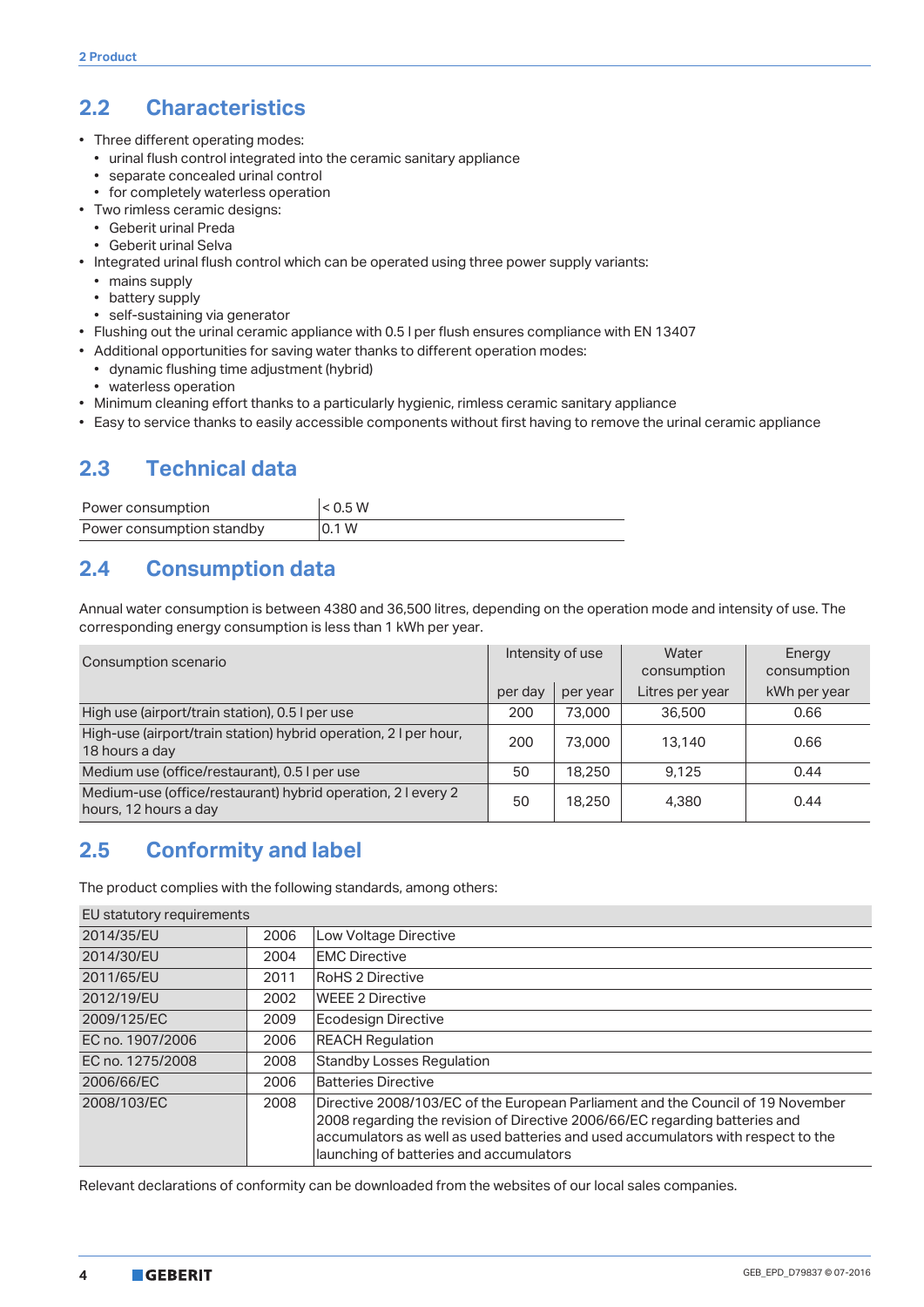#### <span id="page-4-0"></span>**2.6 Raw material**

The product consists of the following raw materials:

| Raw material                       | Unit | Mains operation | <b>Battery operation</b> | Generator<br>operation | Waterless |
|------------------------------------|------|-----------------|--------------------------|------------------------|-----------|
| Aluminium                          | g    | 18              | 17                       | 17                     | 17        |
| <b>Brass</b>                       | g    | 71              | 71                       | 71                     | 71        |
| Ceramic                            | g    | 16,400          | 16,400                   | 16,400                 | 16,400    |
| Copper                             | g    | 28              | 9                        | 12                     |           |
| Plastic                            | g    | 1,900           | 1,859                    | 1.940                  | 1,142     |
| Electronics                        | g    | 112             | 79                       | 87                     |           |
| <b>Steel</b>                       | g    | 540             | 539                      | 542                    | 412       |
| <b>Battery</b>                     | g    |                 |                          | 78                     |           |
| <b>Total</b>                       | kg   | 19.1            | 19.0                     | 19.2                   | 18.0      |
| Recycling portion of raw materials | $\%$ | 1.8             | 1.7                      | 1.7                    | 1.4       |

The product is delivered in a cardboard box (5.3 kg) with the operating and installation manuals (283 g of paper). The total weight of the mains version is therefore 24.7 kg. The only difference between the Geberit urinals Preda and Selva is that the urinal ceramic appliance of the Geberit urinal Selva is slightly larger and therefore heavier (17.8 kg). The total weight of the Geberit urinal Selva is therefore 26.1 kg.

## <span id="page-4-1"></span>**2.7 Manufacturing**

The mounting takes place at the Geberit site in Rapperswil-Jona (CH). Some plastic and metal components are manufactured in Rapperswil-Jona and in the Geberit production sites in Shanghai (CN), Lichtenstein (DE) and Pottenbrunn (AT). The other components are purchased parts. All suppliers sign the Geberit suppliers' code of conduct and undergo a detailed selection and inspection procedure.

## **2.8 Distribution**

Transportation from Geberit to the customer within Europe is made via the state-of-the-art and efficient central warehouse in Pfullendorf (DE) using lorries and outside of Europe mainly by means of freighters together with lorries to distribute the products locally. This is handled by logistics partners who have fleets of modern lorries.

#### **2.9 Installation**

Installation is simple and does not require any additional energy consumption or use of materials. The packaging waste produced (cardboard, paper) can be fully recycled while the PE foil is converted into energy.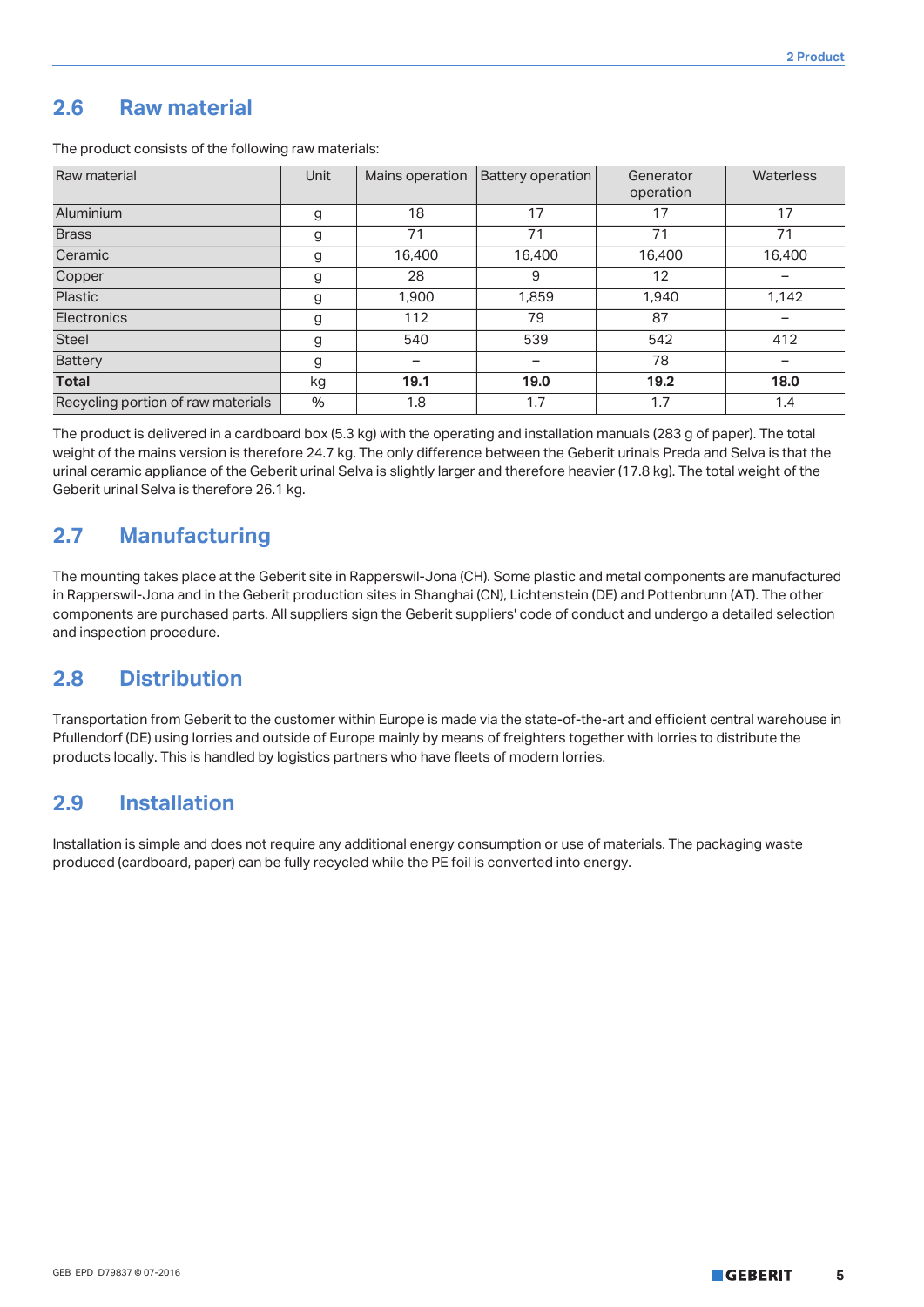# <span id="page-5-0"></span>**2.10 Use**

Although use is not part of this environmental product declaration, some useful information is provided on this subject.

#### **Urinal flush control**

The water-flushing Geberit urinals Preda and Selva (mains, battery and generator operation) can be operated in three flush modes.

- User-dependent flush: the urinal is flushed automatically after each use
- Time-dependent (hybrid) flush: the urinal is flushed at predefined intervals
- Waterless: the urinal is operated waterlessly, i.e. without flushing

The amount of water used in the flush can be defined precisely and can be adjusted to the needs of customers or users. The Geberit urinals can also be flushed with grey water or rainwater. The waterless Geberit urinal system can only be operated waterlessly. Relevant consumption data is available in chapter 2.4.

#### **Cleaning**

The cleaning method for Geberit urinals depends on the flush mode. The rimless urinal ceramic appliance and the easily accessible spray head reduce cleaning effort. Furthermore, the wall-mounted fastening permits barrier-free and easy cleaning of the floor.

Waterless urinals generally require more cleaning effort.

#### **Service / maintenance**

Service and maintenance of the Geberit urinals depend on the intensity of use and the flush mode. All function elements such as the spray head, trap and control unit are easily accessible. The ceramic sanitary appliance therefore does not have to be removed for maintenance work, which ensures availability. Waterless urinals generally require more service effort than flushed urinals. During a period of utilisation of 20 years, the trap, trap housing, outlet pipe and spray head must be replaced.

## <span id="page-5-1"></span>**2.11 End-of-life**

Electronic and metal parts are fully recyclable when disposed of appropriately. It is assumed that plastic parts are converted into energy and ceramic is disposed of in a landfill for inert matter. However, the electronics found in the Geberit urinal must be disposed of separately.

The device can be uninstalled easily without requiring modifications to the domestic installation.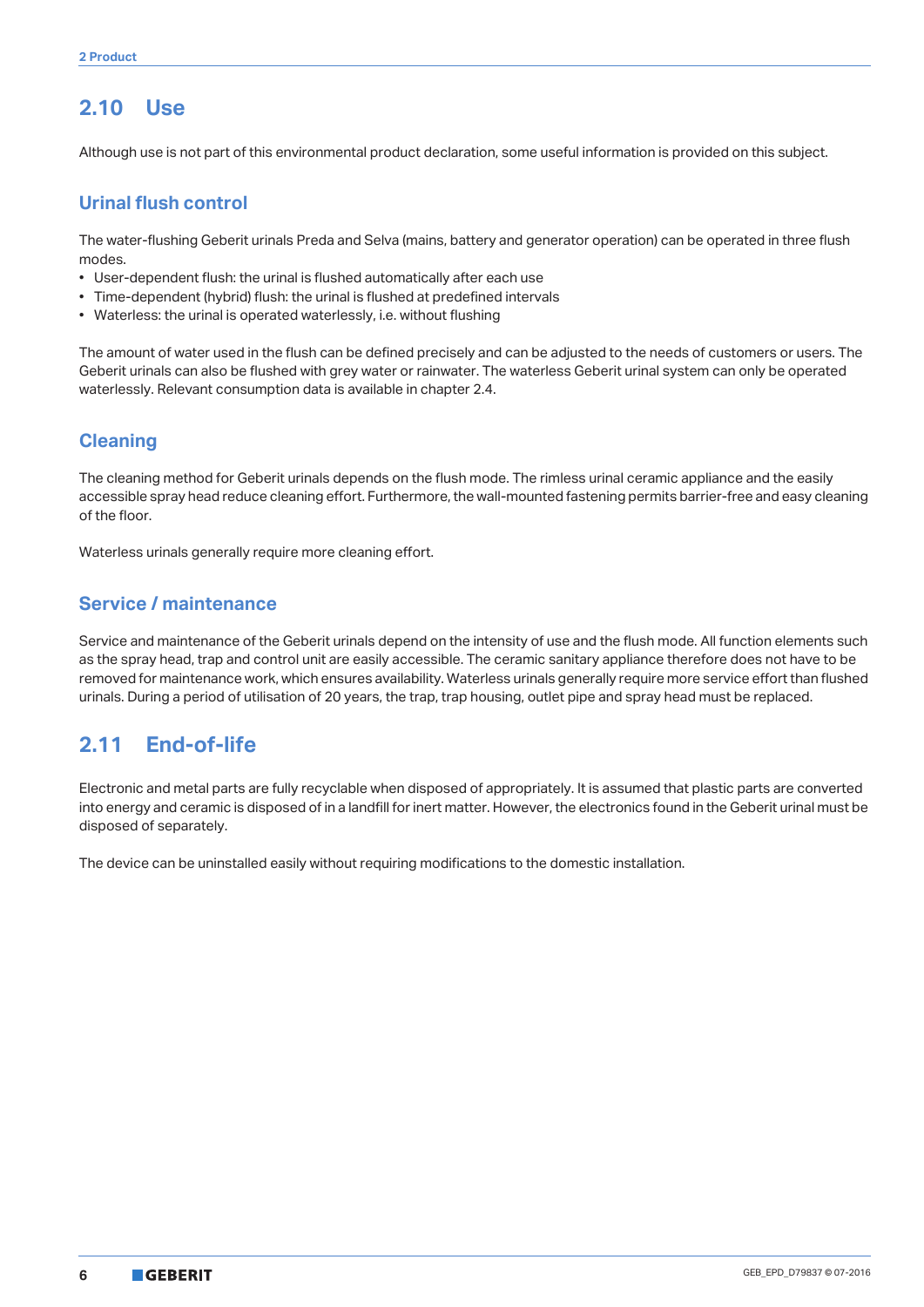# **3 Life cycle assessment – Calculation criteria**

# <span id="page-6-0"></span>**3.1 System boundaries**

This environmental product declaration is a "cradle to factory gate with options" declaration and includes the construction process and end-of-life. The use stage and the demolition stage are not included, as the former depends on the user and the latter is not relevant. The study covers the European market situation.

| Product        |                                     |               | Construction process |                                        | Use             | End-of-Life    |                                     |                                  |                 |
|----------------|-------------------------------------|---------------|----------------------|----------------------------------------|-----------------|----------------|-------------------------------------|----------------------------------|-----------------|
| Raw material   | Transport to<br>the<br>manufacturer | Manufacturing | Distribution         | Installation<br>within the<br>building |                 | Demolition     | Transport to<br>waste<br>processing | Reuse,<br>recovery,<br>recycling | <b>Disposal</b> |
| A <sub>1</sub> | A2                                  | A3            | A4                   | A5                                     | $B1-B7$         | C <sub>1</sub> | C <sub>2</sub>                      | C3                               | C4              |
|                |                                     | x             | x                    | ^                                      | $\qquad \qquad$ | -              | X                                   | v<br>∧                           |                 |

– not considered / not relevant

# **3.2 Technical scenario information and assumptions**

(A1) For the raw material supply, the entire raw and recycled material input was modelled using corresponding European data, including the losses of 1 to 6% relating to material and production. Secondary raw materials comprise those environmental influences that arise from the collection of waste and from recycling. The following recycled content was recorded: 25% for aluminium, 55% for copper and steel, 33% for brass and 100% for cardboard.

(A2) For transportation from the suppliers in Europe and Asia (urinal ceramic) to Geberit, standard transport distances were assumed for each country and a capacity contained in the background data was used. Class Euro 4 diesel lorries are used as the means of transport within Europe. Intercontinental transportation consists of freighters and subsequent local distribution by lorry.

(A3) The use of electricity and heat plays a key role in the manufacturing of the urinal ceramic in China. The Chinese electricity and global heat supply mix was therefore used accordingly. The manufacturing of plastic and metal parts in Switzerland and Germany was approximated with European data records. The electricity consumption during mounting was mapped out with the Swiss electricity mix. The consumption of additional substances and water is negligible. Reliable background data was used for purchased components.

(A4) The distribution to the end users is based on the planned sales figures. Transportation is carried out primarily with diesel lorries and is modelled according to the average vehicle load from Ecoinvent and the current Geberit fleet mix consisting predominantly of Euro 5 vehicles (8.4% Euro 6, 82.6% Euro 5, 4.4% Euro 4 and 4.6% Euro 3). Around two thirds of the products are distributed to EU countries (on average over 425 km). The rest are exported overseas. A transport distance of 900 km is assumed here for lorry transportation to the Port of Rotterdam and 19,481 km for the container ship.

(A5) Apart from packaging waste (paper, cardboard and PE foil), no additional material flows are generated during installation. 100% of cardboard and paper is recycled. The PE foil is transported via 40 t lorry to the refuse incineration plant 10 km away and incinerated. The assumed energy content is 16 MJ, while the assumed energy efficiency is 42% for heat and 14% for electricity.

(C1–C4) Waste that is reused is removed from the product system without causing any environmental impact from the first life cycle. No credits are accounted for cases where production of such waste was avoided. With respect to disposal, it has been assumed that all waste is collected once it has been taken from the building site and is sorted appropriately. 100% of all metal and electronics parts are recycled accordingly. The plastic parts are incinerated (given the assumptions described above), while ceramic is disposed of in a landfill for inert matter. A transport distance of 10 km is assumed for both disposal options.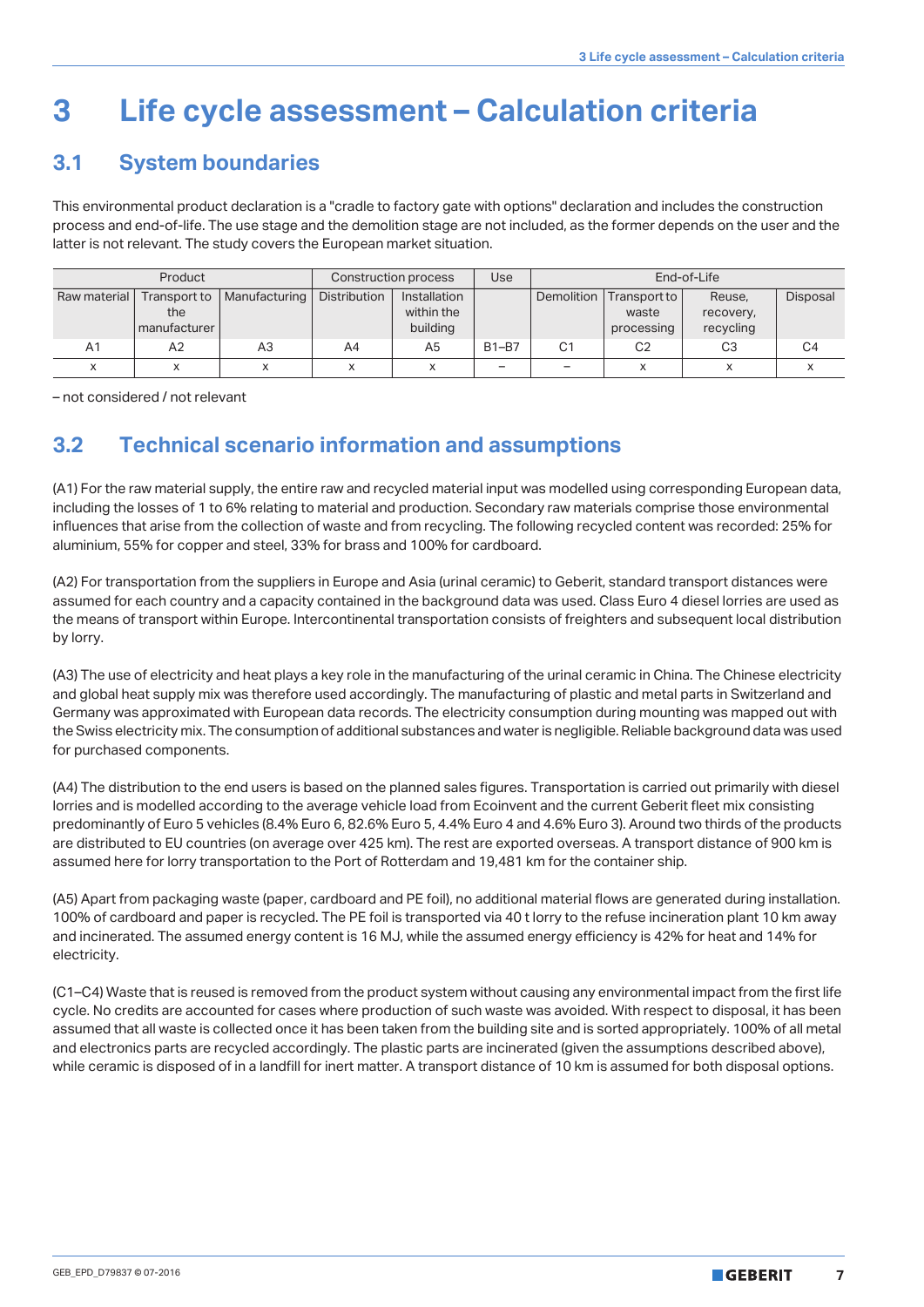# **3.3 Data basis**

This environmental product declaration is based on a comprehensive life cycle assessment according to ISO 14044:2006. A detailed background report, which meets the requirements of EN 15804, is used for verification.

The stock data are based predominantly on average annual production data, which were provided by Geberit AG for 2014. Ecoinvent data (version 3.1, year 2014; www.ecoinvent.org) and the system model "cut-off by classification" were used for all further data. The quality of the data can therefore be considered to be good. Modelling and all calculations were carried out with the aid of an Excel table.

The results in chapter 4 refer to the reference article 116.072.00.1 (Geberit urinal Preda with integrated control, mains operation). The Geberit urinal Selva requires approx. 10% more ceramic, but is otherwise identical in structure. The need for more ceramic does not lead to any significant changes to the results compared with the reference article. This means that the results increase for the Geberit urinal Selva by a maximum of 1–4%.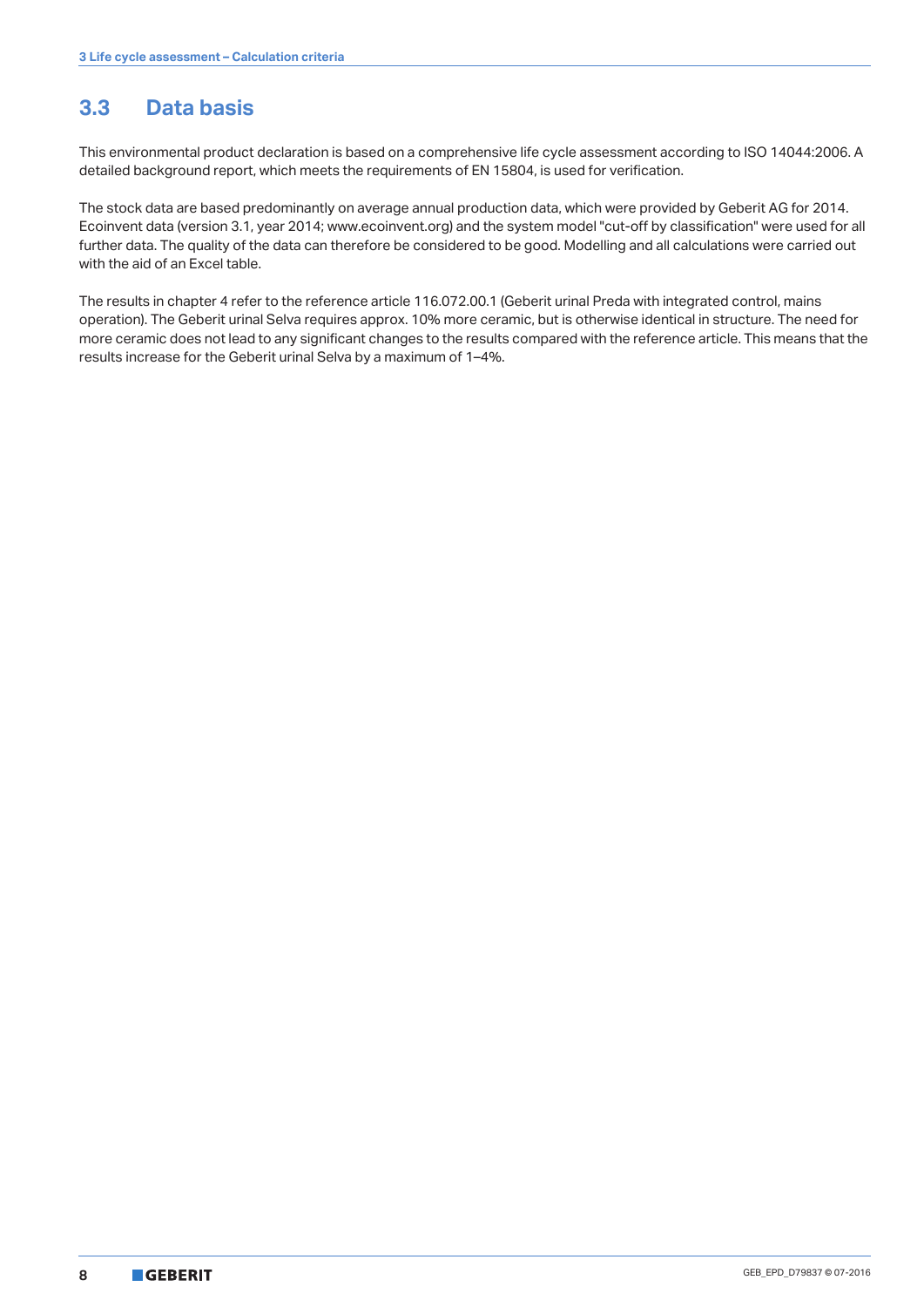# <span id="page-8-2"></span>**4 Life cycle assessment – results**

## <span id="page-8-0"></span>**4.1 Environmental impacts**

|                                                                  | <b>Unit</b>                     | A <sub>1</sub> | A2       | A <sub>3</sub> | A4       | A <sub>5</sub> | C <sub>2</sub> | C <sub>3</sub> | C <sub>4</sub> |
|------------------------------------------------------------------|---------------------------------|----------------|----------|----------------|----------|----------------|----------------|----------------|----------------|
| Global warming<br>(GWP)                                          | $kg CO2 - eq$                   | 20.4           | 7.53     | 49.2           | 9.91E-01 | 7.80E-02       | 1.53E-02       | 4.48           | 8.92E-02       |
| Ozone depletion<br>(ODP)                                         | kg CFC-11-eq                    | 1.40E-06       | 1.27E-06 | 2.50E-06       | .88E-07  | 7.75E-11       | 2.91E-09       | 3.00E-08       | 5.42E-06       |
| Photochemical ozone creation<br>(POCP)                           | kgC <sub>2</sub> H <sub>4</sub> | 9.16E-03       | 4.08E-03 | 1.38E-02       | 1.73E-04 | 2.93E-07       | 2.68E-06       | 3.59E-05       | 3.29E-05       |
| Acidification<br>(AP)                                            | $kg$ SO <sub>2</sub> -eq        | 1.63E-01       | 1.22E-01 | 2.99E-01       | 3.57E-03 | 7.08E-06       | 6.31E-05       | 1.01E-03       | 6.80E-04       |
| Eutrophication potential<br>(EP)                                 | kg $PO43-$ -eq                  | 6.73E-02       | 1.31E-02 | 4.94E-02       | 7.43E-04 | 1.36E-05       | 1.35E-05       | 9.78E-04       | 1.39E-04       |
| Consumption of abiotic resources, fossil energy<br>sources (ADP) | <b>MJ</b>                       | 320.0          | 114.0    | 659.0          | 16.4     | 6.22E-03       | 2.55E-01       | 9.88E-01       | 2.65           |
| Consumption of abiotic resources, elements<br>(ADP)              | kg SB-eg                        | 7.16E-04       | 6.06E-06 | 2.94E-05       | 2.21E-06 | 1.08E-09       | 3.42E-08       | 2.81E-07       | 1.11E-07       |

#### <span id="page-8-1"></span>**4.2 Resource use**

|                                                               | Unit           | A <sub>1</sub> | A2       | A3       | A <sub>4</sub> | A <sub>5</sub> | C <sub>2</sub> | C <sub>3</sub> | C <sub>4</sub> |
|---------------------------------------------------------------|----------------|----------------|----------|----------|----------------|----------------|----------------|----------------|----------------|
| Use of primary energy, renewable, total                       | MJ             | 27.4           | 2.09     | 4.63     | 2.34E-01       | 1.91E-04       | 3.63E-03       | 7.56E-02       | 5.94E-02       |
| Use of primary energy, renewable, w/o raw<br>material use     | MJ             | 1.60E-03       | $\Omega$ | 83.9     | 0              | $\Omega$       | $\mathbf 0$    | $\Omega$       | 0              |
| Use of primary energy, renewable, raw material<br>use         | MJ             | 27.4           | 2.09     | 88.5     | 2.34E-01       | 1.91E-04       | 3.63E-03       | 7.56E-02       | 5.94E-02       |
| Use of primary energy, non-renewable, total                   | MJ             | 335.0          | 118.0    | 712.0    | 16.7           | 6.48E-03       | 2.59E-01       | 1.12           | 2.69           |
| Use of primary energy, non-renewable, w/o raw<br>material use | MJ             | 17.3           | $\Omega$ | 4.16E-01 | 0              | $\Omega$       | $\Omega$       | $\Omega$       | 0              |
| Use of primary energy, non-renewable, raw<br>material use     | MJ             | 352.0          | 118.0    | 713.0    | 16.7           | 6.48E-03       | 2.59E-01       | 1.12           | 2.69           |
| Use of secondary materials                                    | kg             | 1.09E-03       | $\Omega$ | 5.620    | 0              | $\Omega$       | $\Omega$       | $\Omega$       | 0              |
| Use of renewable secondary fuels                              | MJ             | 0              | 0        | $\Omega$ | $\Omega$       | $\Omega$       | $\Omega$       | $\Omega$       | $\Omega$       |
| Use of non-renewable secondary fuels                          | MJ             | 0              | 0        | $\Omega$ | O              | $\Omega$       | $\Omega$       | $\Omega$       | 0              |
| Use of net fresh water                                        | m <sup>3</sup> | 2.68E-01       | 7.78E-03 | 2.34E-01 | 9.48E-04       | 1.72E-05       | 1.47E-05       | 2.18E-03       | .69E-04        |

## **4.3 Output flows and waste**

|                               | Unit      | A <sub>1</sub> | A2       | A <sub>3</sub> | A4       | A <sub>5</sub> | C <sub>2</sub> | C <sub>3</sub> | C <sub>4</sub> |
|-------------------------------|-----------|----------------|----------|----------------|----------|----------------|----------------|----------------|----------------|
| Hazardous waste               | kg        | 4.29E-03       | 5.97E-05 | 6.24E-04       | 9.07E-06 | 2.43E-08       | $.40E - 07$    | 4.64E-06       | .69E-06        |
| Non-hazardous waste           | kg        | 9.75           | 3.19     | 1.48           | 1.45     | 6.93E-04       | 2.25E-02       | 4.75E-02       | $.64E + 01$    |
| Radioactive waste             | kg        | 2.80E-01       | 3.98E-02 | 4.89E-01       | 5.29E-03 | 5.36E-04       | 8.18E-05       | 3.56E-02       | 2.98E-04       |
| Components for re-use         | kg        |                |          | $\Omega$       |          | 0              | 0              | $\Omega$       |                |
| Materials for recycling       | kg        |                | $\Omega$ | 1.47E-01       |          | 5.59           | $\mathbf 0$    | 8.93E-01       | 0              |
| Materials for energy recovery | kg        |                | $\Omega$ | $\Omega$       |          | $\Omega$       | 0              | $\Omega$       |                |
| Exported energy - electricity | <b>MJ</b> |                | 0        | 3.39E-01       | 0        | 5.82E-02       | $\Omega$       | 4.27           |                |
| Exported energy - heat        | <b>MJ</b> |                | 0        | 1.02           |          | 1.75E-01       | 0              | 12.8           |                |

A1 Raw material

A2 Transport to the manufacturer

A3 Manufacturing

A4 Distribution

A5 Installation within the building

C2 Transport to waste processing

C3 Reuse, recovery, recycling

C4 Disposal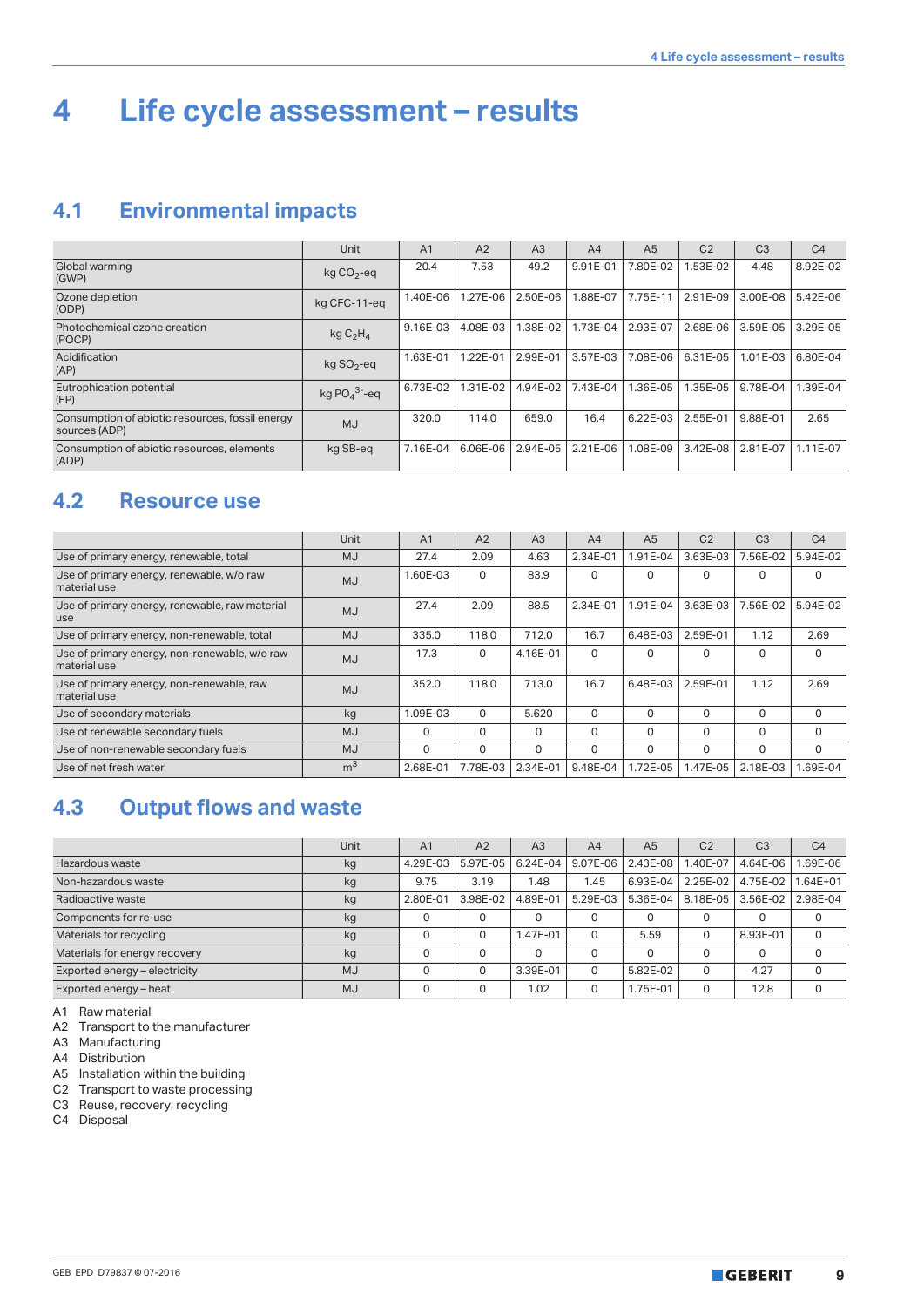# **5 Green building information**

Geberit provides system solutions for sustainable building and is an active member of the following associations:

- German Sustainable Building Council, DGNB (DE)
- Minergie for sustainable building (CH)
- Green Building Council USGBC (USA)
- Greenbuild, sustainable building (AU)

Certain information in this environmental product declaration can be used for the assessment and verification of the various certification systems for sustainable building.

# **5.1 DGNB**

Relevant criteria in the building label for the German Sustainable Building Council (DGNB), scheme for new office and administration buildings, version 2015.2 on designing and assessing sustainable buildings:

| Topic              | Criterion                                                          |                | EPD chapter |
|--------------------|--------------------------------------------------------------------|----------------|-------------|
| Ecological quality | Life cycle assessment - emissions-related<br>environmental effects | <b>ENV 1.1</b> | 4.1         |
|                    | Risks for local environment                                        | <b>ENV 1.2</b> | 2.5, 2.6    |
|                    | Life cycle assessment - resource<br>consumption                    | <b>ENV 2.1</b> | 4.2         |
| Economic quality   | Potable water demand and waste water<br>production                 | <b>ENV 2.2</b> | 2.4, 2.10   |
|                    | Life cycle costs                                                   | ECO 1.1        | 2.10        |
| Technical quality  | Ease of cleaning                                                   | <b>TEC 1.5</b> | 2.10        |
|                    | Ease of demolition / dismantling                                   | <b>TEC 1.6</b> | 2.11        |

The topics and criteria that have not been listed for this product are not directly relevant. For assessment in accordance with ENV 2.1, repairs and maintenance work and the operational water requirements during the period under review were not included and are excluded by the system boundaries (see chapter [3.1](#page-6-0)).

# **5.2 MINERGIE-ECO**

The quality label MINERGIE-ECO of the Minergie organisation assesses new constructions and modernisation projects according to a requirements specification in the current valid version 1.2.

The product does not contain any constituents which violate the exclusion criteria of a MINERGIE-ECO certification (NA01/MA01-NA14/MA16). The requirement for efficient urinals with regard to sanitary appliances in the "Drinking water efficiency" check list can be filled in with the response "Yes" (NG09/MG09, NG10/MG10). The requirement for compliance with sound insulation class 1 for sanitary appliances as per the "Technical building systems sound insulation" check list can be filled in with the response "Yes" (NS05/MS05).

The additional requirements concerning the product materials and construction processes, building concept, sound insulation and indoor climate areas are either not relevant or the product completely complies with them.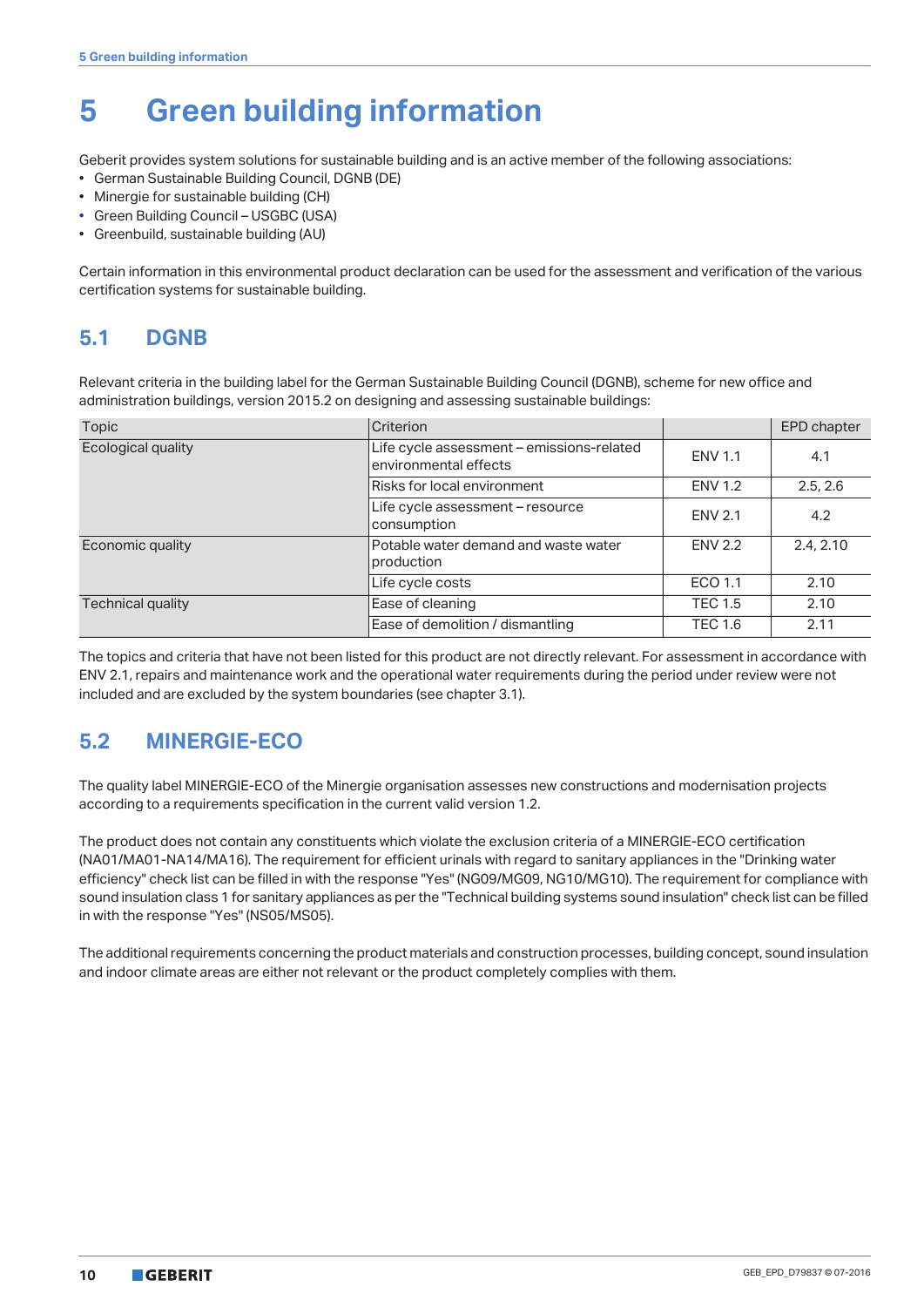#### **5.3 LEED v3**

Relevant topics and criteria of the US Green Building Council for the design, construction, operation and maintenance of sustainable buildings in accordance with the Rating System for New Construction and Major Renovations, 2009:

| Topic                        | <b>Criterion</b>             | Punktekategorie   | <b>EPD chapter</b> |
|------------------------------|------------------------------|-------------------|--------------------|
| Water Efficiency (WE)        | Water use reduction          | WE <sub>p1</sub>  | 2.4, 2.10          |
|                              |                              | WE <sub>c</sub> 3 | 2.5                |
| Energy and Atmosphere (EA)   | Optimized energy performance | EAc1              | 2.3.2.4            |
| Materials and Resources (MR) | Recycled content             | MR <sub>C</sub> 4 | 2.6                |
|                              | Local/regional materials     | MRc5              | 2.7                |

The Geberit urinal system with adjustable operation modes (hybrid, waterless) is rated below the specification of the LEED requirement for water efficiency in public urinals (1.0 gallon per flush [gpf] or 3.8 litres per flush – as per WEp1). Through the use of rainwater or the hybrid mode, additional savings in potable water can be achieved (WEc3). The achievement of the number of points (credits) being strived for is always dependent on all other installed sanitary appliances.

The topics and criteria that have not been listed for this product are not directly relevant.

#### **5.4 LEED v4**

Relevant topics and criteria of the US Green Building Council for the design, construction, operation and maintenance of sustainable buildings in accordance with the Rating System for New Construction and Major Renovations, 2013:

| Topic                        | Criterion                         | EPD chapter |  |
|------------------------------|-----------------------------------|-------------|--|
| Water Efficiency (WE)        | Water use reduction               | 2.4.2.10    |  |
|                              |                                   | 2.5         |  |
| Energy and Atmosphere (EA)   | Optimized energy performance      | 2.3.2.4     |  |
| Materials and Resources (MR) | Environmental product declaration | 1.3         |  |
|                              | Material ingredients              | 2.6.4       |  |

Analogous to LEED v3, the requirements described there are also fulfilled in LEED v4.

The topics and criteria that have not been listed for this product are not directly relevant.